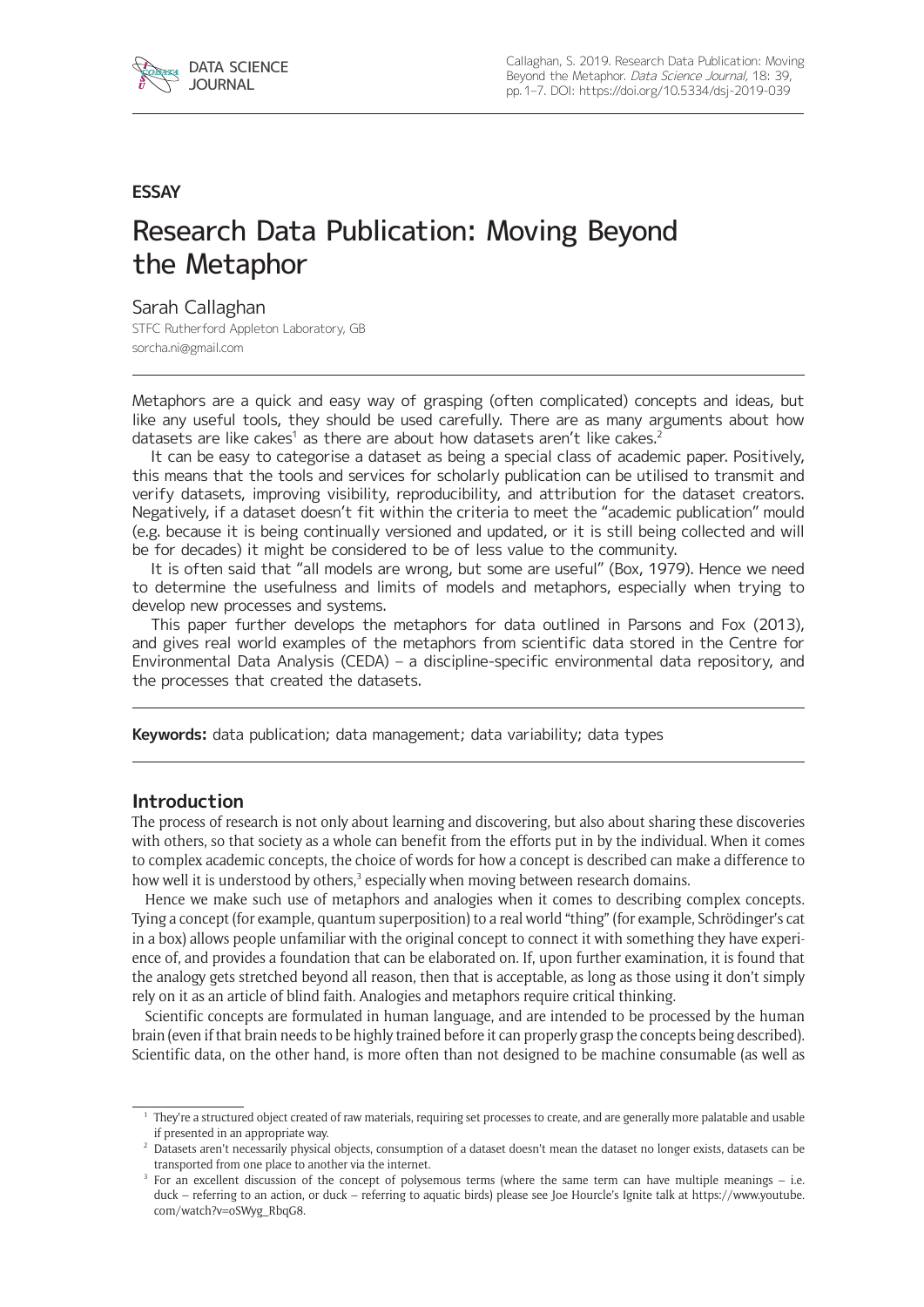predominantly machine produced). Measurements are often not useful without the context surrounding them. It is one thing to know that a particular river level rose by 10 cm. It is only by knowing where this happened, how high the river was to begin with, and how high the rise would have to be at that location to flood the houses built there, that we are able to put the data into context, and make it useful.

Yet we still need that data. If a homeowner who got flooded wished to claim on their insurance for flood repairs, having that data and context available means they'd have proof that it was river flooding that caused the damage, rather than a burst pipe.

We also need to have the research data that underpins key research findings available and understandable, both for reproducibility and to prevent fraud/misuse. Making data usable by others takes effort and time and is often unrewarded by the current system for gaining academic credit.

## **Metaphors and Analogies – definitions**

At this point, it is prudent to define exactly what is meant in this essay when it the words "metaphor" and "analogy" are used.

From Lexico, a metaphor is defined as: "A figure of speech in which a word or phrase is applied to an object or action to which it is not literally applicable",<sup>4</sup> while an analogy is "A comparison between one thing and another, typically for the purpose of explanation or clarification."<sup>5</sup> Metaphors are also defined as "A thing regarded as representative or symbolic of something else", while analogies are "A thing which is comparable to something else in significant respects."

In this essay, I lean towards the latter definition of analogy as being a more useful mental model for the further discussion, as we are directly comparing data and its methods of production, dissemination, etc. with other real world methods for doing the same things, but with other outputs. For this reason, the text speaks more of analogies than metaphors, while the title pays homage to the essay (Parsons & Fox, 2013) that inspired this work.

## **Metaphors and Analogies – discussion**

"No one metaphor satisfies enough key data system attributes and multiple metaphors need to co-exist in support of a healthy data ecosystem." (Parsons & Fox, 2013)

Data publication as a metaphor has been addressed extensively in (Parsons & Fox, 2013), leading to the quote above. But before we dive into examples of metaphor and analogy in the data domain, it is helpful to review what they mean.

From (Gentner & Jeziorski, 1993):

*'Analogy can he viewed as a kind of highly selective similarity. In processing analogy, people implicitly focus on certain kinds of commonalities and ignore others. Imagine a bright student reading the*  analogy "a cell<sup>6</sup> is like a factory." She is unlikely to decide that cells are buildings made of brick and *steel. Instead she might guess that, like a factory, a cell takes in resources to keep itself operating and to generate its products. This focus on common relational abstractions is what makes analogy illuminating.'* (Gentner & Jeziorski, 1993) p 448

This action of focussing on some commonalities and ignoring others is crucial when using analogies to illustrate scientific concepts. We can produce an analogy that "a dataset is like a book". Commonalities include that both contain information, in a structured and formatted way, which is consumable by a user, and both are the product of sustained effort, potentially from a wide range of actors. The differences between them make it just as easy to say "a dataset is not like a book", in that a dataset can be constantly changing; may not be a physical, but a virtual object; mostly isn't designed for humans to read unassisted;<sup>7</sup> and often what people consider to be "a dataset" isn't a self-contained unit (as it requires extra information and metadata to make it understandable and usable). This metadata is indeed part of the dataset, but it is often stored in different formats and locations to the data, and hence can be assembled differently by different users.

<sup>4</sup> <https://www.lexico.com/en/definition/metaphor>.

<sup>5</sup> <https://www.lexico.com/en/definition/analogy>.

<sup>6</sup> The word cell itself is an analogy, originally defined as: "small room for a monk or a nun in a monastic establishment; a hermit's dwelling" (c. 1300), from Latin cella "small room, store room, hut," [\(https://www.etymonline.com/word/cell\)](https://www.etymonline.com/word/cell).

<sup>&</sup>lt;sup>7</sup> Yes, before a human can ingest the information in a book, they have to learn to read the language it's written in, and some may require assistance to read it, e.g. reading glasses, audio format, etc.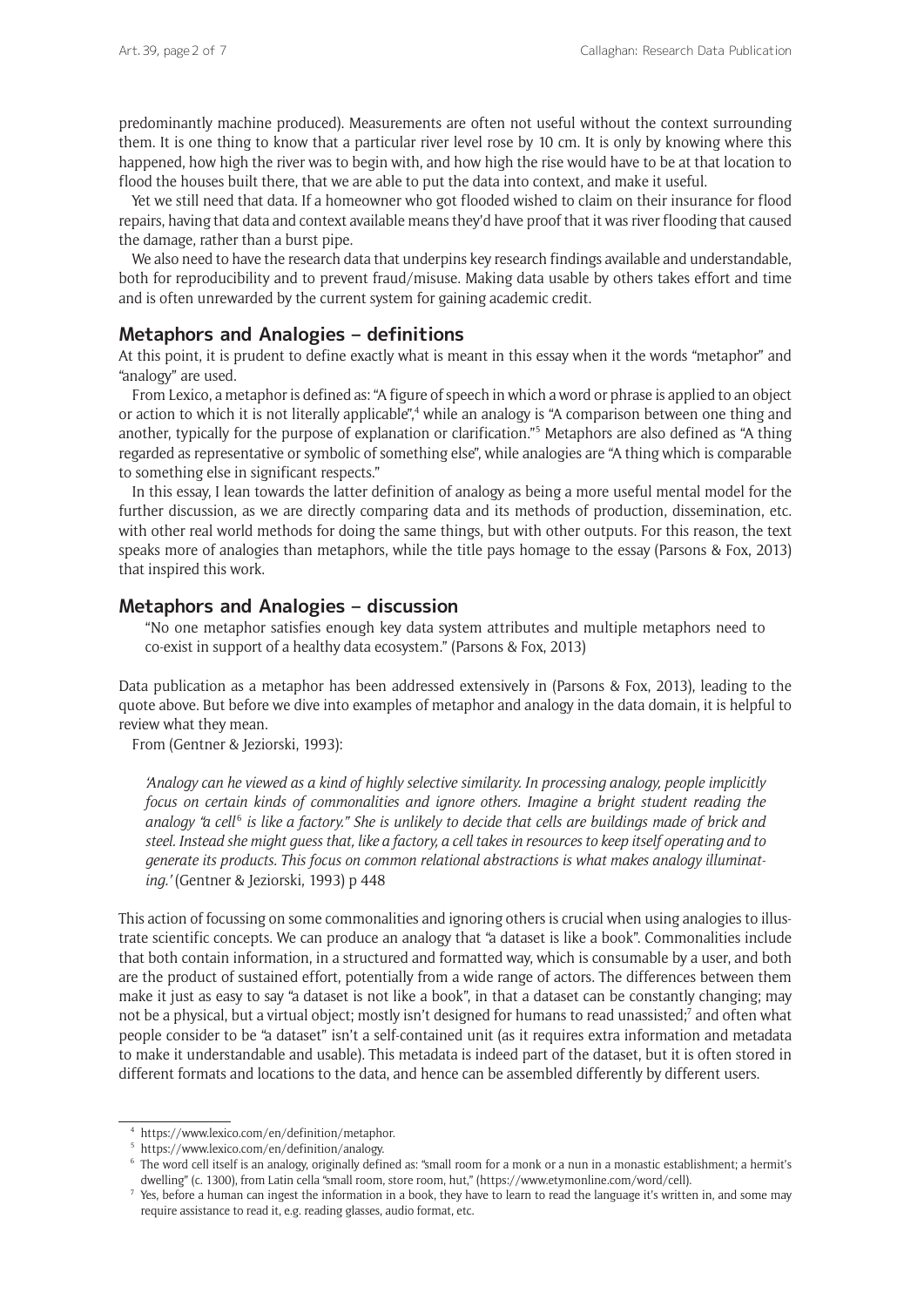Obviously, it is possible to push analogies too far, and have them break. This is more likely to happen when users of the analogy don't have a good understanding of each of the two things being compared. In the (Gentner & Jeziorski, 1993) quote above, if the student didn't have any other concept of what a cell was, she could easily imagine that they were tiny buildings made of bricks and steel, and the analogy used would do nothing to correct that misapprehension.

It is also important to remember that analogy is not causation – if two phenomena are analogous, it does not imply that one causes the other. Most of the time this is obvious, but it must be explicitly kept in mind for those times when it is not.

A similar, and entertaining blog post on data using an air transportation analogy is given by (Lusoli, 2017).

## **Types of analogy and real world scientific examples Data Publication**

Data publication, as an analogy, came about as a result of several drivers, including:

- • researchers being required to publish as many works as possible in as many high impact journals as possible
- • dataset creators wanting to be given recognition for their work, and their efforts to make the data findable, accessible, interoperable and reusable
- $\cdot$  repository managers and data curators wanting to quantify the impact of the data in their archives, and get credit for their efforts for making it usable by the wider community

This resulted in pressure to squeeze all research outputs into shapes that resemble publications, hence the proliferation of the data journal, a place where researchers can publish a paper about their dataset, linked via permanent identifier to the dataset itself (stored in a trustworthy repository). The data paper then can be cited and used as a proxy for the dataset when reporting the importance and impact of the researcher's work.

The data paper should provide comprehensive and full (human-readable) metadata in a peer-reviewed and quality controlled way, while also ensuring that the dataset it describes has also been checked from the point of view of understandability and usability.

A real-world example of a dataset that has been published in a data journal is the Global Broadcast Service (GBS) datasets (Callaghan et al., 2013), measurements from a radio propagation dataset investigating how rain and clouds impact signal levels from a geosynchronous satellite beacon at radio frequencies of 20.7 GHz. The data streams linked to the paper, and which the paper describes in detail, are the result of a definite, discrete experiment, resulting in a well-defined, discrete and fully completed dataset, which will not change in the future. The dataset has been through two levels of quality assurance: the first was performed on ingestion into CEDA,<sup>8</sup> where the file formats were standardised and metadata was checked and completed. The second level of quality assurance was performed as part of the scientific peer review process carried out when the data paper and dataset were submitted to the *Geoscience Data Journal* for review and publication.

As this dataset is complete, well-documented and quality assured, it can be considered to be a first-class, reference-able, scientific artefact. There are other peer-reviewed journal articles which use the GBS data as the basis for their results, see for example (Callaghan et al., 2008).<sup>9</sup> However, datasets can be discrete, complete, well-defined and permanently available and citeable without the need for the proxy of a data paper, or any other publication attached to them. This is of particular value when it comes to publishing negative results, or data that don't support the hypothesis they were collected to verify, but may be useful for testing other hypotheses.

These types of datasets are possibly the closest thing we have to the "dataset as a book" analogy, and therefore are the easiest to fit into the data publication mould. Unfortunately, many other datasets do not fit in with this shape. Many datasets are dynamic, and are modified or added to as time progresses. Then there are issues with granularity – some researchers may only need a subset of a larger dataset for their work, but need to accurately and permanently identify that subset. Citing at the level of every one of the subsets results in reference lists that are long and unwieldy, and can make it difficult to find the subset required in a long list of very similarly named datasets.

<sup>8</sup> Centre for Environmental Data Analysis,<http://www.ceda.ac.uk>.

<sup>&</sup>lt;sup>9</sup> Though it is worth noting that these papers were written before data citation and publication were common, or even implemented, and so the link between the dataset and the paper using it is not made explicit or permanent.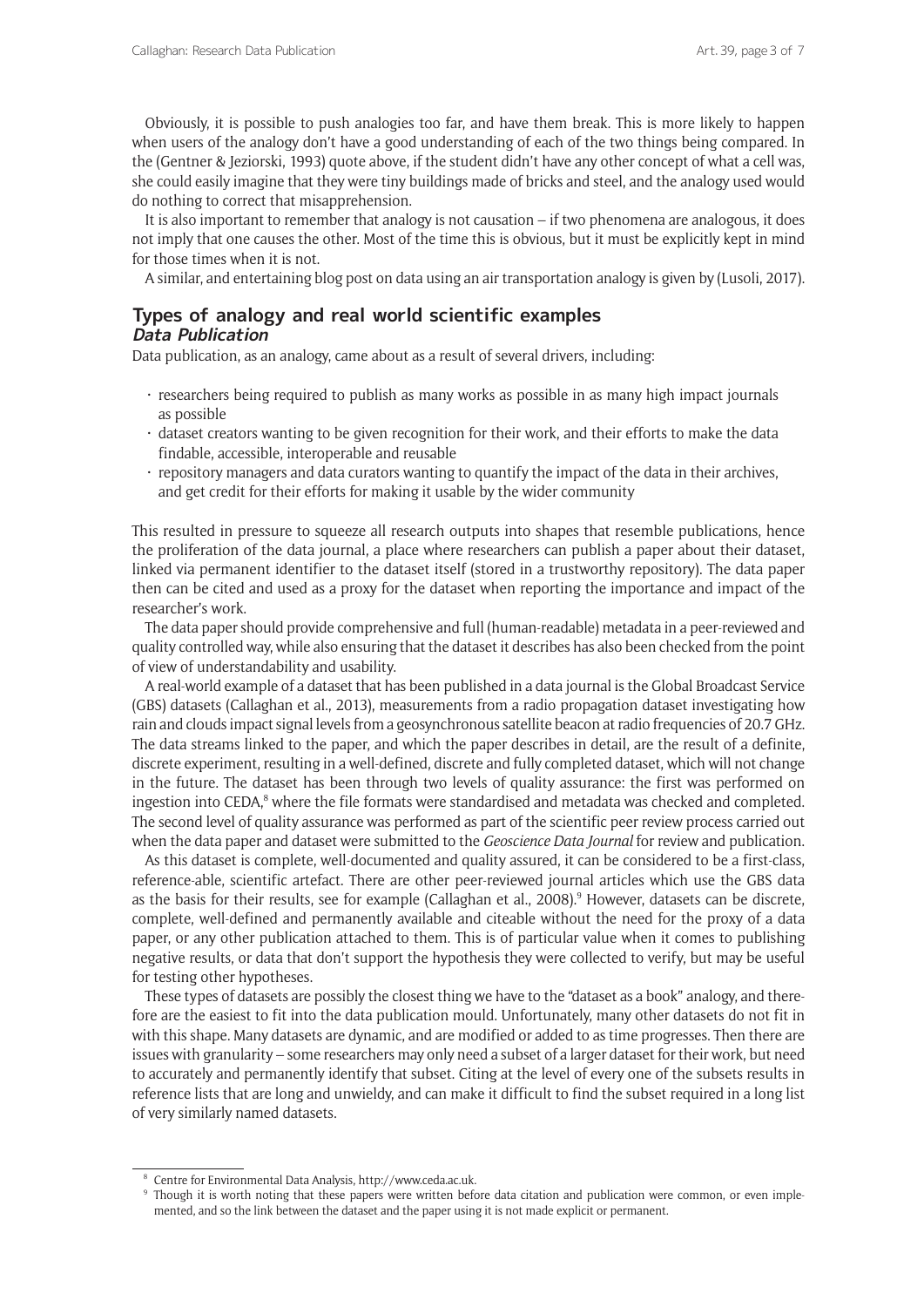For text based items, such as books and articles, tools exist to compare text from one instance of an article to another, allowing the reader to be sure that the contents of two instances are the same, regardless of the format they are in (for example, an article in hard copy in a journal as compared with a pdf). We currently do not have a way of evaluating the scientific equivalence of datasets regardless of their format. The ease with which it's possible to modify datasets (and not track the changes made) also means that it can be very hard to tell which dataset is the canonical, original version, or even what the differences are.

Data publication can work very well as an analogy, but users must be aware that it really is only applicable to the subset of datasets which can be made complete, well-documented, well-defined, discrete and quality controlled.

Users should also be aware that there are different publishing authorities (and review criteria) for the data set and the data paper. This can put a false primacy on the data paper and undercut the perceived value of the underlying data and their creators and curators. When users are accustomed to having the paper as the primary (and only) object of authority, the dataset may then be downgraded as to merely being "supporting information" when in fact it is the article that provides the supporting information about the data.

#### **Big Iron (industrialised data production)**

Big Iron, as defined in (Parsons & Fox, 2013) typically deals with massive volumes of data that are relatively homogenous and well defined but highly dynamic and with high throughput. It is an industrialised process, relying on large, sophisticated, well-controlled, technical infrastructures, often requiring supercomputing centres, dedicated networks, substantial budgets, and specialized interfaces.

An example of this is the data from the Large Hadron Collider, CERN, but in the Earth Sciences, the Coupled Model Intercomparison Projects (CMIP) are another.

The Intergovernmental Panel on Climate Change<sup>10</sup> (IPCC) regularly issues Assessment Reports, detailing the current state of the art of climate models, and their predictions for future climate change. These reports are supported by the data from the climate model runs performed as part of CMIP. Each CMIP is an international collaboration, where climate modelling centres around the world run the same experiments on their different climate models, collect and document the data in standard ways and make it all available for the wider community to use, via custom built web portals.

CMIP5, the most recent complete CMIP, resulted in datasets totalling over 2 PB of data. As this data is the foundation for the IPCC assessment and recommendations, it is vital that the data is stored and archived properly.<sup>11</sup> Dealing with these data volumes requires not only custom built infrastructure, but also standards for file and metadata formats (e.g. NetCDF, CF Conventions, CMOR, etc.). Collecting the metadata describing the experiments that were run to create the datasets alone took several weeks' worth of effort, and several years of effort to design and build the CMIP5 questionnaire which collected the metadata (Guilyardi et al., 2013).

The industrialised production of data is likely to increase over the next years, given the increased ability of researchers to create and manage big data. The opposite of this analogy is also valid in many cases, as described in the next section.

#### **Artist's studio (small scale data production, unique and non-standard output)**

Similar to Big Iron, this analogy focusses on the method of production of a dataset, rather than the dataset itself. The artist studio analogy covers the long tail of data produced by small groups or even single researchers, working in relative isolation.

Artist studios generally produce one-of-a-kind pieces, which may have standard shapes and forms (e.g. oil paintings) but may equally come in non-standard shapes, sizes and materials (e.g. sculptures, video and audio installations, performance art etc.) The aim is to produce something of use/interest to a consumer, even if they are part of a limited domain. Similarly, it's often not easy, or even possible to share the outputs of the studio (it is possible to make copies/prints of paintings, and smaller models of sculptures, but other objects of art, like Damien Hirst's famous shark in formaldehyde (Hirst, 1991) are nearly impossible to reproduce $^{12}$ ).

<sup>10</sup> <http://www.ipcc.ch/>.

<sup>&</sup>lt;sup>11</sup> This is done by the Earth System Grid Federation (ESGF) Peer-to-Peer (P2P) collaboration and enterprise system, which develops, deploys and maintains software infrastructure for the management, dissemination, and analysis of model output and observational data. [https://esgf-node.llnl.gov/projects/esgf-llnl/.](https://esgf-node.llnl.gov/projects/esgf-llnl/)

<sup>&</sup>lt;sup>12</sup> Sharing this work using half a goldfish in a plastic bag doesn't capture the full nature of the piece, even though it would be easier to transport.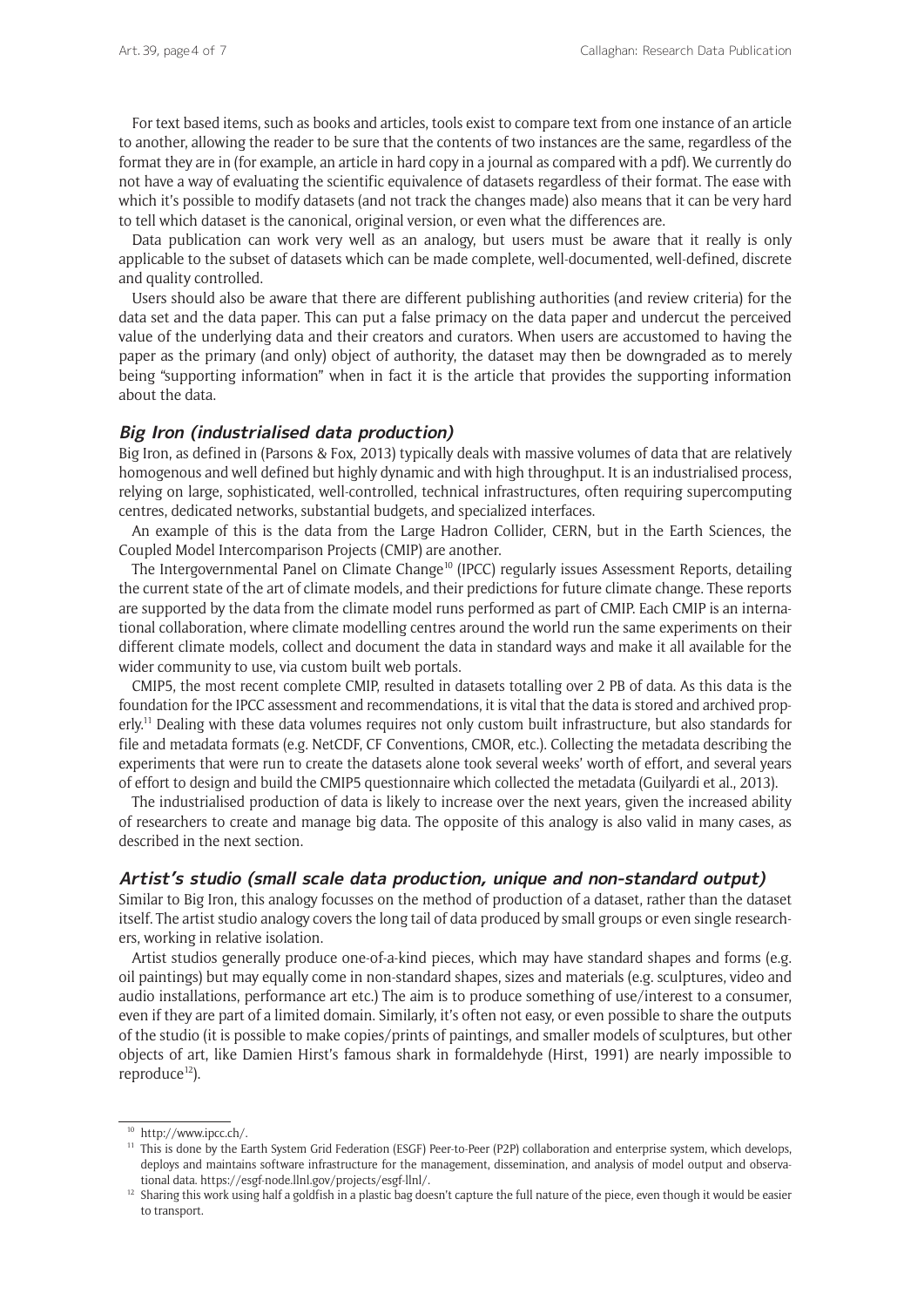Datasets produced by small research groups follow this analogy. The emphasis is on the production of the finished product, sometimes with the supporting documentation and metadata being neglected, due to lack of time, effort and potentially interest on the part of the creator. If the dataset is only aimed at a small user group, then the metadata is provided as jargon, or users are simply assumed to have a sufficient level of background knowledge. Sharing the data is often not considered, as for the researchers, holding the only copy of the data makes it more valuable, and therefore more likely that they'll receive extra funding.

An example "artist studio" is the Chilbolton Facility for Atmospheric and Radio Research (CFARR).<sup>13</sup> It is a small facility, located in Hampshire, UK, with approximately 6 permanent staff, who collectively build, maintain and run a selection of meteorological and radio research instruments. In recent years, the focus of the facility has been on collaborations with other research groups in universities and other research centres. Previously the facility had been more focussed on radio research, and as such had developed its own data format for the instruments it built, rather than tying in with existing community standards. Similarly, the data was stored on a variety of servers, with a bespoke tape backup system.

When CFARR's funding structure changed, pressure was put on the staff to archive all new data and the majority of existing data in CEDA. This made it easier for the facility staff, in that they no longer needed to maintain servers or the backup system, but it made things harder in that effort was needed to convert the data files to netCDF, and to collect and agree on the metadata that should accompany them. The culture change to move from the artist studio model to a more standardised and collaborative model took effort and time, and should not be underestimated.

#### **Science Support**

Science support is what data repositories such as  $CEDA<sup>14</sup>$  do on an operational, everyday basis. Even though we're not directly (or physically) embedded in a research organisation,<sup>15</sup> we interact with researchers and research centres on a regular basis to ensure that the processes for data ingestion are carried out smoothly and efficiently.

For data centres embedded in a research centre, data management can be seen as a component of the broader "science support" infrastructure of the lab or the project, equivalent to facilities management, field logistics, administrative support, systems administration, equipment development, etc. In our case, CEDA concentrates on data management, and providing services to make it and use of data easier for the researcher.

Different data centres will have different ways of providing science support to their core user base. For example, an institutional data repository, responsible for all the data being produced by a university will have datasets which are non-standardised and are usually geared towards a specific set of intended uses and local reuse in conjunction with other local data. In terms of the "artist studio" analogy, an institutional repository is like an art gallery or museum, where different datasets will have different data management requirements. By contrast CEDA, which has multiple PB of data in the archives, must standardise in terms of file formats, metadata models etc., hence moving towards a more "Big Iron" analogy.

In common with institutional repositories, CEDA also focuses on managing data (and sometimes merging datasets to create more useful resources) in order to meet the needs of our user community, which is international in scope and covers a wide range of users, from schoolchildren, to policy makers, to field researchers and theoreticians.

#### **Map Making**

Map making as an analogy refers to the final representation of the data, and the process of putting the data into a context, primarily geographical. Maps also help to define the boundaries of what is known, and what isn't. Though data presented in this way tend to be fixed in time, maps are useful for showing dynamical datasets, or time slices through complex multidimensional processes, e.g. the four dimensional structures of clouds/rain changing in time.

The results of map making, the maps themselves, are datasets in their own right, and so need to be treated in the same way as other datasets with regard to preservation, metadata etc. The act of plotting some parameter on a geographical map results in a well-standardised structure for intercomparison and visualisation.

<sup>13</sup> [https://www.stfc.ac.uk/research/environment/chilbolton-facility-for-atmospheric-and-radio-research-cfarr/.](https://www.stfc.ac.uk/research/environment/chilbolton-facility-for-atmospheric-and-radio-research-cfarr/)

<sup>14</sup> Centre for Environmental Data Analysis [http://www.ceda.ac.uk.](http://www.ceda.ac.uk)

<sup>&</sup>lt;sup>15</sup> Other NERC datacentres are wholly embedded in their research centre – for example the National Geological Data Centre, within the British Geological Society. [https://www.bgs.ac.uk/services/ngdc/.](https://www.bgs.ac.uk/services/ngdc/)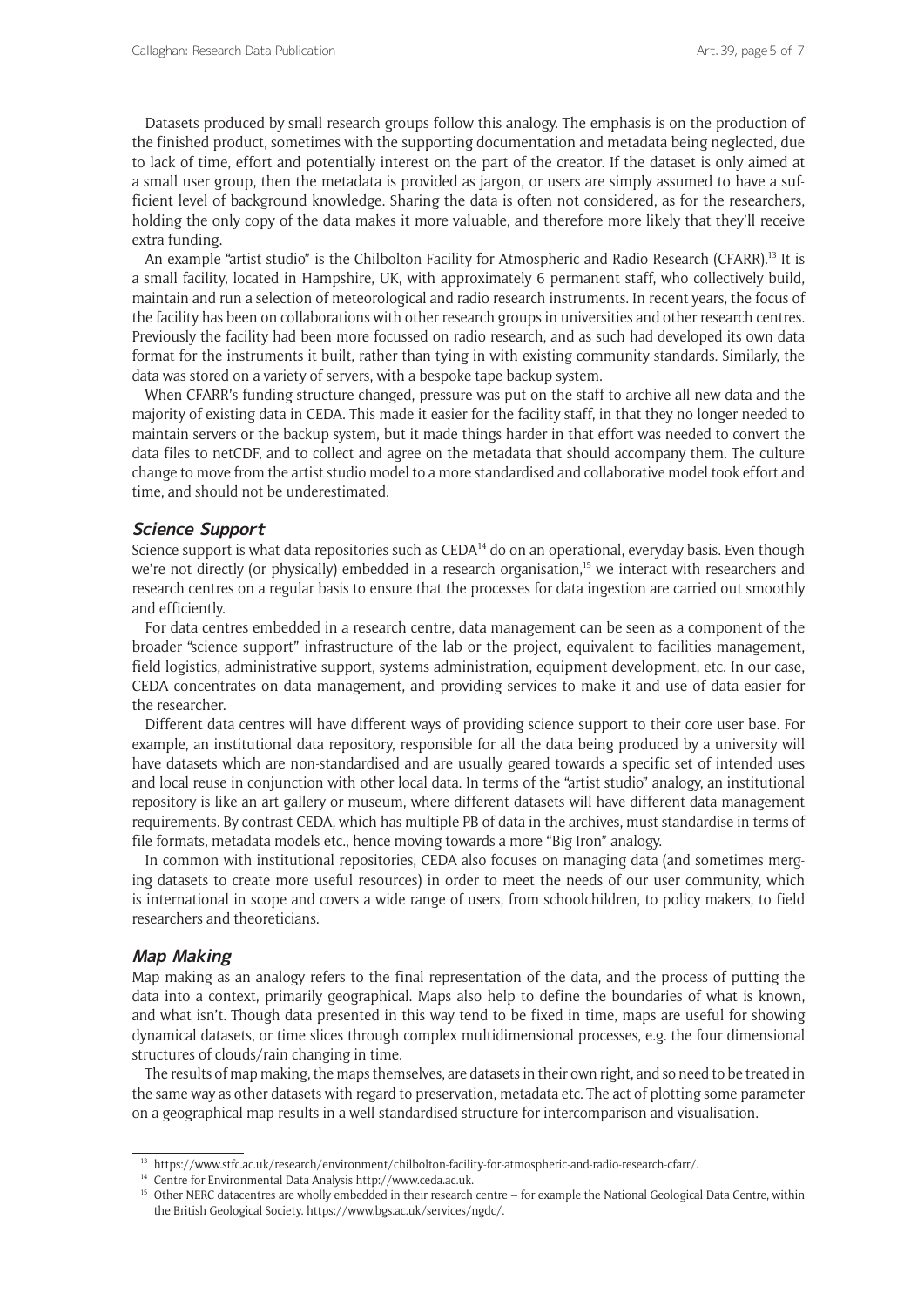## **Linked Data**

The "data" in Linked Data are defined extremely broadly and are envisioned as small, independent things with specific names (URIs) interconnected through defined semantic relationships (predicates) using model and language standards (e.g. the Resource Description Framework, RDF). It has a major emphasis on Open Data, as linked data focuses on enabling the interoperability of data and capitalising on the interconnected nature of the Internet.

Linked data isn't commonly used for dealing with scientific data, but instead, is predominantly used in our metadata, where we have complete focus on preservation, curation and quality, unlike other linked datasets available elsewhere. Using linked data for metadata structures does require standardisation and agreement on the formal semantics and ontologies.

Linked data is very flexible, and lends itself well to distributed and interdisciplinary connections, provided the formal semantics can be agreed to be applicable across multiple domains. Linked data as a concept unfortunately hasn't fully permeated the research environment as yet – many scientific researchers don't understand the semantics (and have little interest in them).

Linked data is often used as a support structure for Big Iron.

## **The Cloud: "x as a service"**

There is an argument that the mechanisms for data publication should be invisible, and data should be accessible and understandable without any prior knowledge. Cloud services such as Dropbox allow users to store their data, and access them from any web browser, or mobile app, provided they have an internet connection.

"Data as a service" ties in with "software as a service", in that the users only take the data they need at any given moment, and in some cases may not even download it, instead using dedicated computing resources elsewhere to perform the manipulations needed on the data.

An example of this is  $[ASMIN, <sup>16</sup>]$  a system that provides petascale storage and cloud computing for big data challenges in environmental science. JASMIN provides flexible data access to users, allowing them to collaborate in self-managing group workspaces. JASMIN brings compute and data together to enable models and algorithms to be evaluated alongside curated archive data, and for data to be shared and evaluated before being deposited in the permanent archive.

Data, in this context, aren't the fixed and complete products described in other analogies, but instead are more fluid and dynamic. Still, once the datasets are deposited in the permanent archive, they become fixed products, and are citeable and publishable.

Providing significant resources for data manipulation is undoubtedly useful, but the focus with this system is on the service, not necessarily on the data. The data however, is the backbone of the system – there is no point having the service without the data and the users who want to analyse it.

## **Conclusions**

It goes without saying that all analogies are wrong, but some are useful, and hence should come with a health warning – especially when following an analogy to the furthest reaches of its logic can result in sheer absurdity.<sup>17</sup> When dealing with data, just like in life, there is no all-encompassing analogy for what we do. Instead, metaphors and analogies should be used in ways to illuminate and clarify, but we should always remember that metaphors are useful tools for thinking about things, but can also limit how we think about things. (Ball, 2011, Parsons and Fox, 2013). Pushing an analogy so far that it breaks can be a useful process, in that it helps determine the limits of understanding, especially as part of an ongoing conversation. Finally, for this essay, the author would like to leave the reader with some very appropriate words from (Polya, 1954, page 15):

"And remember, do not neglect vague analogies. But if you wish them respectable, try to clarify them."

[http://www.jasmin.ac.uk/.](http://www.jasmin.ac.uk/)

<sup>17</sup> For example, the quote misattributed to Albert Einstein "You see, wire telegraph is a kind of a very, very long cat. You pull his tail in New York and his head is meowing in Los Angeles. Do you understand this? And radio operates exactly the same way: you send signals here, they receive them there. The only difference is that there is no cat." [https://quoteinvestigator.com/2012/02/24/](https://quoteinvestigator.com/2012/02/24/telegraph-cat/) [telegraph-cat/](https://quoteinvestigator.com/2012/02/24/telegraph-cat/).